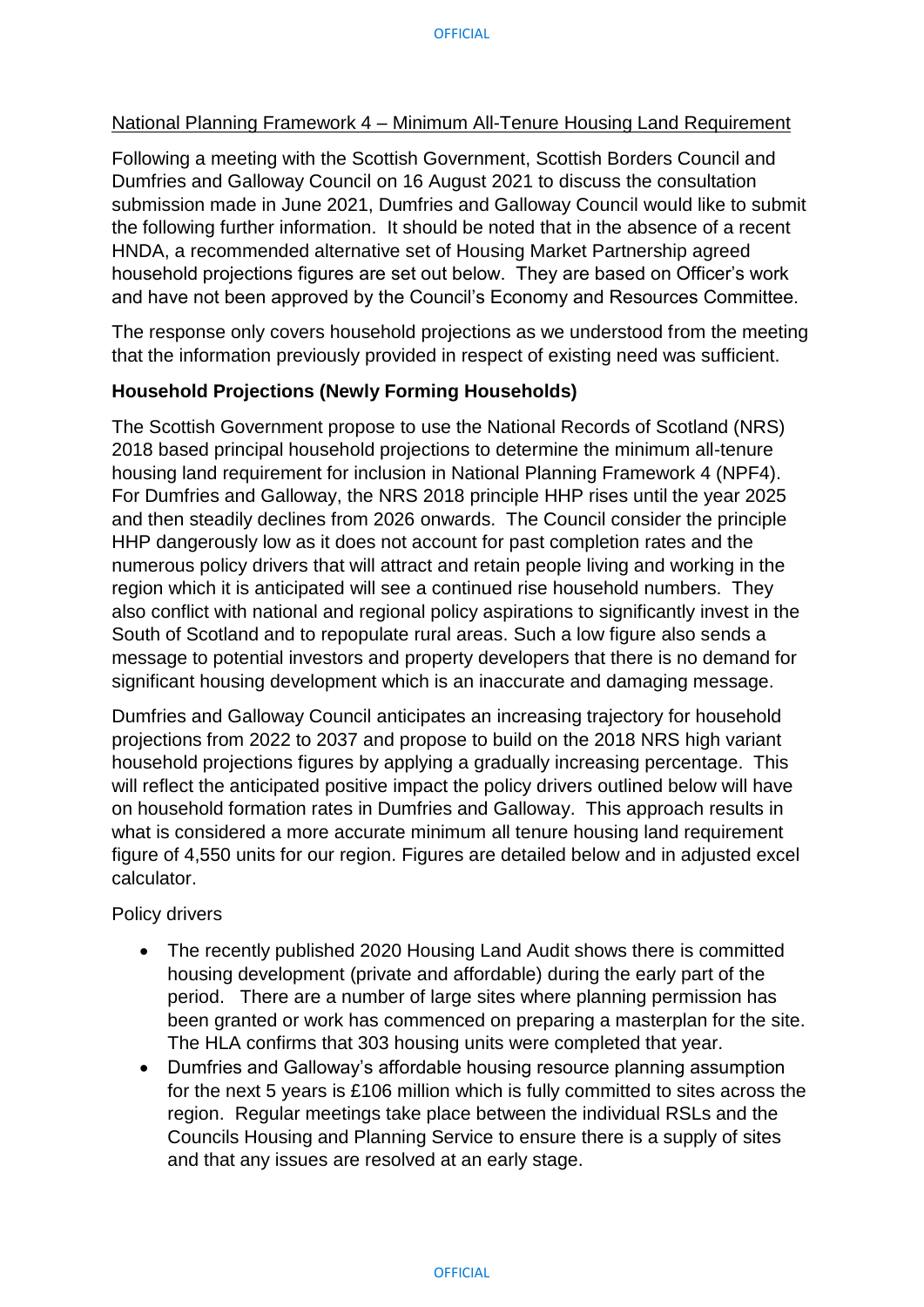- The creation of a dedicated economic development agency for the South of Scotland - South of Scotland Enterprise (SoSE) provides an opportunity to make a real difference by establishing the South of Scotland as a centre of opportunity, innovation and growth by driving inclusive growth, increasing competitiveness and tackling inequality within the region.
- A draft Regional Economic Strategy (RES) which for the first time sets out a vision and priorities for the whole of the South of Scotland has been published for consultation. The strategy has been aligned with the Indicative Regional Spatial Strategy for the South of Scotland.
- The RES identifies, under the key theme of Thriving and Distinct Communities, the need to increase the supply of housing and the pursuit of "ambitious" housebuilding as a key priority for the region. This is needed to support ambitions to attract more people to the region as well as supporting the retention of those already here, and specifically our young people.
- The Borderlands Growth Deal estimates the delivery of approximately 5,500 job opportunities and will attract workers and families to the area as well as keeping them within the region. This suggests more homes will be required above what current completion rates have been, not significantly less.
- Due to the region's outstanding beauty and quality of life, we expect demand for housing to rise given the impact Covid-19 has had on our lifestyles. Although anecdotal at this stage, there is evidence of this happening.
- Growing recognition of the strategic importance of the region at the heart of the UK and, of elevated importance post the UK's exit from the EU, its role as a gateway to the European Market owing to its proximity and established connections with Northern Ireland.
- Scottish Government Housing 2040 paper makes it clear that increasing housing supply is essential. The ambition to deliver 100,000 affordable homes by 2031/32 throughout Scotland requires a higher minimum all tenure housing land requirement figure than the one set out in the consultation paper, such a low figure casts doubt on how this target could be reached.
- NPF4 Position Statement outlines action to support housing development in rural areas, helping to stem rural depopulation and supporting communities to thrive. The impact of the proposed NPF4 numbers will make it difficult for rural authorities to support housing development in rural areas.

## **Recommend Adjusted Household Projection**

The Council are proposing to build on the 2018 NRS high variant household projection figures by applying incremental % increases between 2022 and 2037, this approach reflects the long term impact the of the policy drivers outlined above.

- 0.2% increases between 2023-2025
- 0.3% increases between 2026-2028
- 0.4% increases between 2029-2031
- 0.5% increases between 2032-2034
- 0.6% increases between 2025-2037